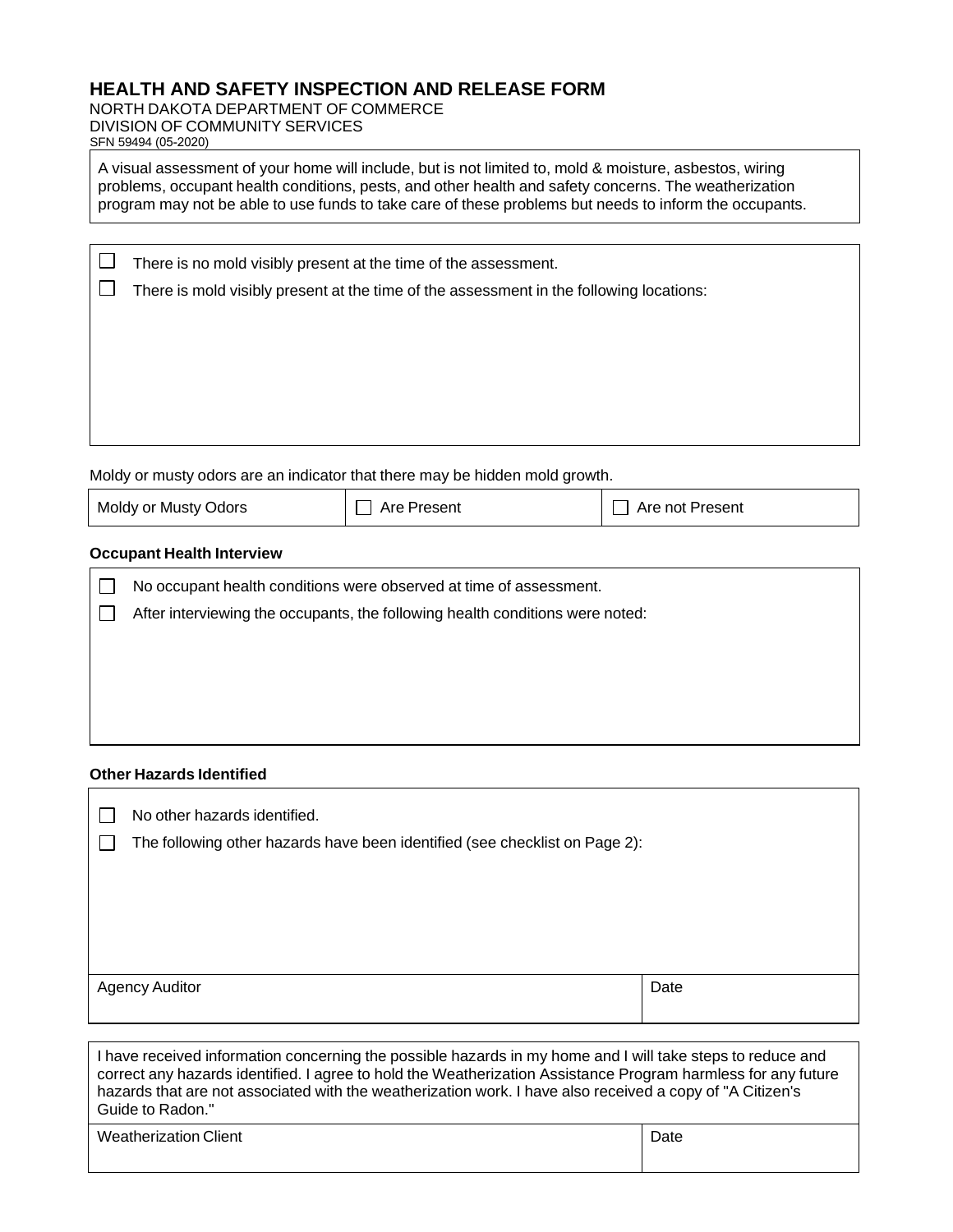| Any of the following that are checked yes are to be discussed with client.                                                              |  | <b>NO</b> | N/A |
|-----------------------------------------------------------------------------------------------------------------------------------------|--|-----------|-----|
| Suspected asbestos containing materials present?<br>1.                                                                                  |  |           |     |
| Any structurally compromised areas?<br>2.                                                                                               |  |           |     |
| Any code issues present?<br>3.                                                                                                          |  |           |     |
| Are any fuel or gas leaks present?<br>4.                                                                                                |  |           |     |
| Are there any issues with gas ovens or stoves?<br>5.                                                                                    |  |           |     |
| Are gutters clean and maintained?<br>6.                                                                                                 |  |           |     |
| Are downspouts and extensions present?<br>7.                                                                                            |  |           |     |
| Are there any landscaping issues?<br>8.                                                                                                 |  |           |     |
| Are there any issues with solid fuel vents?<br>9.                                                                                       |  |           |     |
| 10. Does ventilation need to be added?                                                                                                  |  |           |     |
| 11. Does existing ventilation operate correctly?                                                                                        |  |           |     |
| 12. Are CO and smoke alarms needed?                                                                                                     |  |           |     |
| 13. Are any pests present?                                                                                                              |  |           |     |
| 14. Any electrical or plumbing problems present?                                                                                        |  |           |     |
| 15. Any issues with the heating system?                                                                                                 |  |           |     |
| 16. Any issues with the water heater?                                                                                                   |  |           |     |
| 17. Any biologicals or sanitation issues?                                                                                               |  |           |     |
| 18. Any VOC's or other air pollutants present?                                                                                          |  |           |     |
| 19. Are there any hazardous materials to be disposed of?                                                                                |  |           |     |
| 20. Is lead-based paint present that will be disturbed?                                                                                 |  |           |     |
| 21. Are there any issues present that will cause deferral?                                                                              |  |           |     |
| Any other issues identified or other comments for documentation?                                                                        |  |           |     |
|                                                                                                                                         |  |           |     |
|                                                                                                                                         |  |           |     |
| COVID-19 Interview Questions - Questions should be asked daily.                                                                         |  | <b>NO</b> |     |
| Has anyone in the household tested positive for COVID-19? When?<br>1.                                                                   |  |           |     |
| 2.<br>Has anyone in your household experienced fever, cough or shortness of<br>breath in the past 14 days?                              |  |           |     |
| Has anyone in your household been in contact with someone who has had<br>3.<br>fever, cough or shortness of breath in the past 14 days? |  |           |     |
| In the past 14 days have you been on a commercial flight or traveled outside<br>4.<br>the country?                                      |  |           |     |
| Is anyone in the household currently waiting for results of a COVID test?<br>5.                                                         |  |           |     |
|                                                                                                                                         |  |           |     |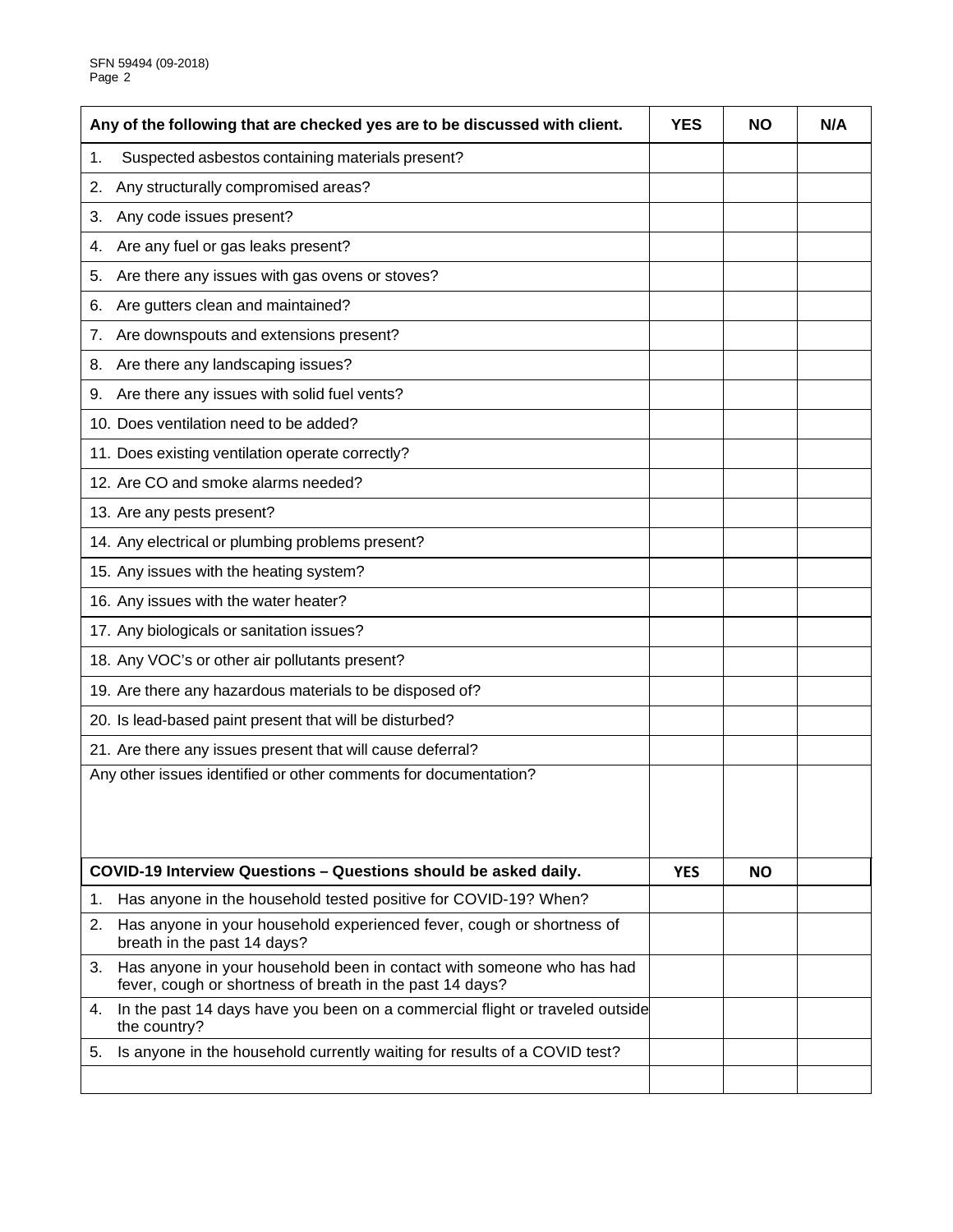## **Radon Informed Consent Language**

Weatherization achieves energy and cost savings and improved comfort, health and safety of homes through a variety of home retrofit measures, including some which improve the airtightness of the building. According to the Department of Energy (DOE) sponsored study, ["Weatherization](http://weatherization.ornl.gov/Retrospectivepdfs/ORNL_TM-2014_170.pdf) and Indoor Air Quality: Measured Impacts in [Single-family](http://weatherization.ornl.gov/Retrospectivepdfs/ORNL_TM-2014_170.pdf) Homes under the [Weatherization](http://weatherization.ornl.gov/Retrospectivepdfs/ORNL_TM-2014_170.pdf) Assistance Program," there is a small risk of increased radon levels in homes when the building air tightness levels are improved. These increases are smaller in manufactured housing everywhere, and all homes in low-radon potential counties, and higher in site built homes in high-radon-potential counties. There is some evidence that the installation of continuous mechanical ventilation reduces radon levels in homes, and counteracts any radon increases that are due to improved building air tightness levels.

# *Zones 1 and 2 Only:*

**Precautionary Measures**: Since your house is in a county identified as having moderate-to-high potential radon levels<sup>1</sup>, precautionary measures indicated below will be installed as part of weatherization:

- Exposed dirt floors covered and sealed where accessible
- Floor/foundation penetrations sealed
- $\Box$  Open sump pit capped
	- Exhaust ventilation installed
- □ Other:

**I am aware that weatherization may result in increased levels of radon, and that mechanical ventilation may counteract those increases. I have received the Environmental Protection Agency's (EPA's) "A Citizen's Guide to Radon," and radon- related risks were discussed. I have chosen to go forward with weatherization and accept all risks of injury or damages.**

#### **I have carefully read this informed consent form and have signed it of my own free will.**

| <b>Printed Client Name</b> |      |
|----------------------------|------|
| <b>Client Signature</b>    | Date |

<sup>1</sup> Defined as counties with predicted indoor radon screening levels at or above 2 pico Curies per liter of [air](https://www.epa.gov/radon/find-information-about-local-radon-zones-and-state-contact-information#radonmap) (pCi/L). Link to EPA interactive zonal radon map: [https://www.epa.gov/radon/find-information-about-local](https://www.epa.gov/radon/find-information-about-local-radon-zones-and-state-contact-information#radonmap)[radon-zones-and-state-contact- information#radonmap](https://www.epa.gov/radon/find-information-about-local-radon-zones-and-state-contact-information#radonmap)